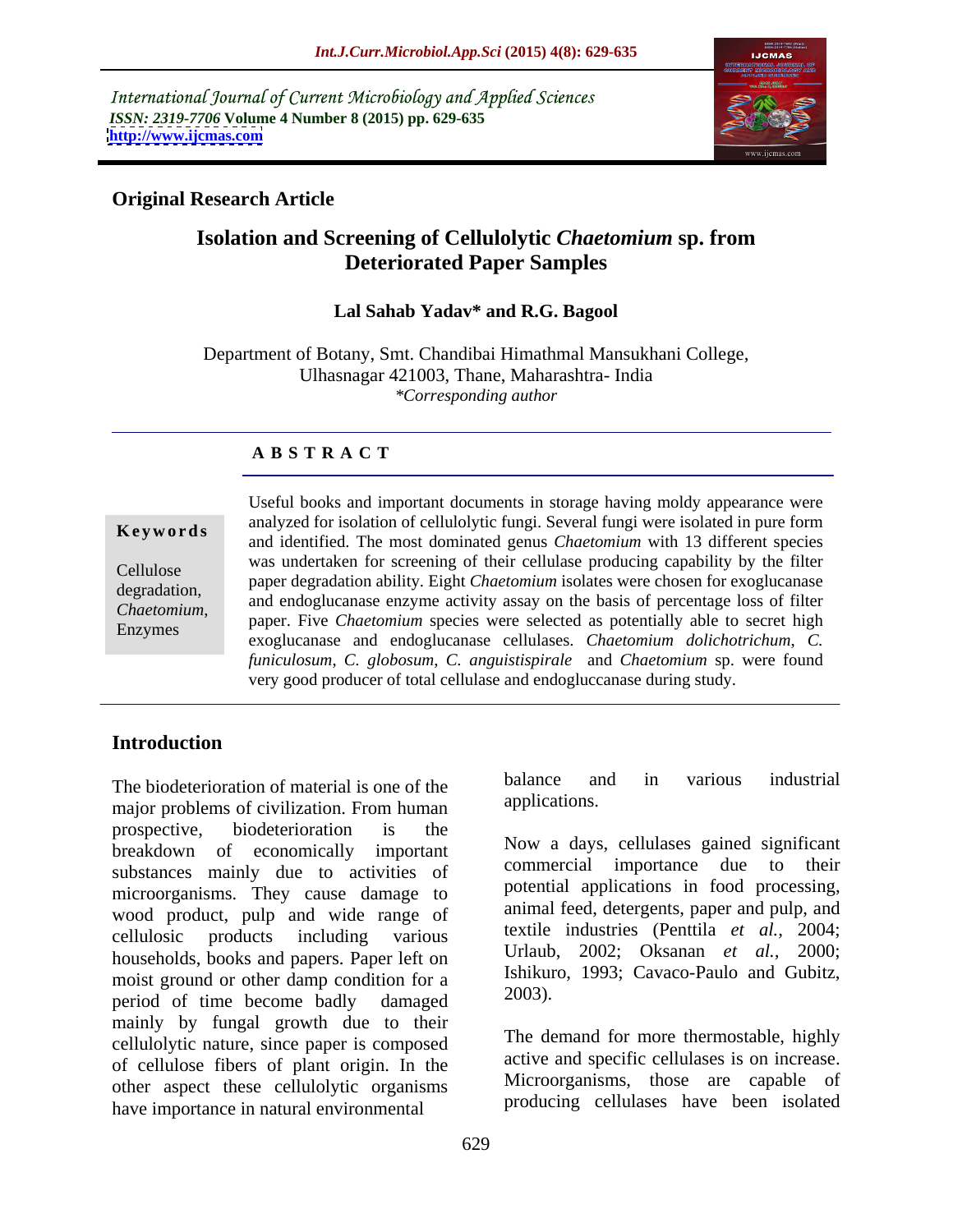(Beguim and Aubert, 1993). Attempts are going on to increase cellulase yields by isolated and purified by mono-cultures were mutation, protoplast fusion, and genetic engineering techniques (Lachke *et al.,* standard literature and monographs (Pitt, 1986). Most of these studies have been 1979; Ellis, 1971; Samson *et al.,* 2000; driven by potential industrial applications of celluloses. Fungal cellulases are inducible enzymes and have extra-cellular activity. The nature of the cellulase complex depends deposited in National Facility for Culture on the nature of cellulose (amorphous or Collection of India (NFCCI) at Agharkar crystalline). The amount of cellulose production varies with the cellulase producing organisms. This present **Loss in weight of filter paper** communication deals with cellulase enzymes produced by different species of *Chaetomium* isolated from deteriorated around Mumbai and screening of hyper cellulase producer species and strains which can be used for biodegradation of municipal

Bombay. Small pieces of deteriorated CZA medium. The experiment was dilution method was used for isolation of i.e. triplicates were maintained for 1g, MgSO4.7H2O - 0.5g, KCl - 0.5g, FeSO4 cellulolytic fungi. After incubation at room temperature the visible fungal colonies were contamination at all stages during isolation weight shown by the control set. The

and purification of the fungal isolates. Fungi identified up to the species level using Ames, 1969.).The identity of isolates was authentified by Fungus Identification Service MACS, Pune and cultures were Research Institute Pune, India.

paper collected from different location (Whatman No.1) oven dried and weighed. wastes. containing thin surgical cotton mat on the **Materials and Methods**  $K_2HPO_4 - 1g$ , MgSO<sub>4</sub>.7H2O - 0.5g, KCl -Samples of deteriorated papers (book, 1000ml, pH - 5.5 before autoclaving). After Notebook, Newspaper, paper documents and being autoclave for 20 min. at 121 lb. plates waste paper) were collected from libraries, were inoculated with spore suspension 0.5ml Store rooms and paper mills around  $(10^{-6/ml})$  of isolates grown for 10 days on portion of samples were cut (1g) and serial conducted in twelve plates for each isolate cellulolytic fungi on selective media Czepek monitoring activity at seven days interval Dox Agar (CZA) (NaNO<sub>3</sub> - 3g, K<sub>2</sub>HPO<sub>4</sub> - up to 28 days (7, 14, 21 and 28 Days). A - 0.01g, cellolose - 1%, agar - 15g, Distilled conditions as control and an equal amount of water - 1000 ml. pH 5.5 before autoclaving). D/W was added as inoculums. The plates A conical flask (150ml) with 50 ml CZA were incubating at room temperature for 28 medium (with cellulose powder as the sole days. At the end of respective incubation carbon source) was also used in addition to periods the filter paper discs were removed plates for isolation of slow growing from the plates and dried in an oven at  $80^{\circ}$ C transferred on fresh PDA and CZA plates weighed. The difference in the weights of and purify the isolates using single spore each filter paper disc was calculated by culture. A trace quantity of streptopenicillin comparing it with the original dry weight was added to suppress bacterial and also considering the mean difference in The experiment was based on the method described by Fergus (1969). Filter paper disc The experiment was conducted in 90mm Petri plate. One filter paper disc was placed in each of the number of petry plates bottom. 10 ml of medium  $(NaNO<sub>3</sub> - 3g)$ , 0.5g, FeSO4 - 0.01g, Distilled water - CZA medium. The experiment was i.e. triplicates were maintained for similar set was maintained in identical for 2 hrs and were allowed to cool to ambient temperature in a desiccator and then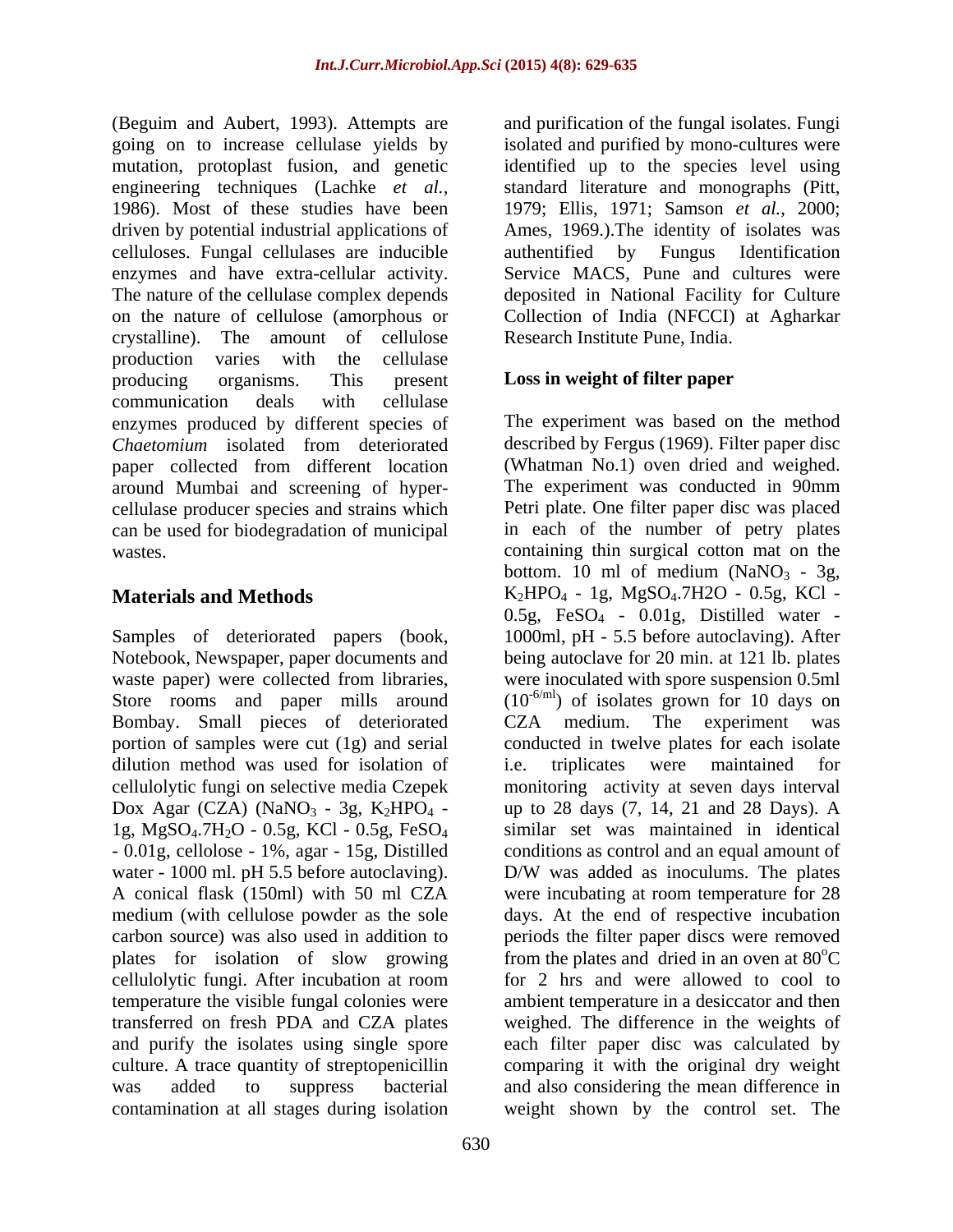percentage loss in weight caused by each isolates was calculated by using the formula electrologic control (CM-cellulose). The

### **Production of extra-cellular enzyme in shake flask** with 50mg of cotton and 1.0ml of 0.05M

Isolates for the production of extra-cellular enzymes were chosen on the basis of their 2.0g, KCl - 0.3g, Urea - 0.3g, NH<sub>4</sub> (SO)<sub>4</sub> - 1.4g, MgSO<sub>4</sub>.7H2O - 0.3g, Peptone - 0.05g, old cultures grown at room temperature on CZA slants were used as source of inoculums. 1 ml spore suspension  $(10^{-6})$ inoculated into conical each flasks. The

assayed by measuring the amount of

(Ghewande, 1977). endoglucanase activity was determine by % loss in weight= Difference in weightX100 CMC gum (Low viscosity CMC, SIGMA) Initial weight in 0.05M sodium citrate buffer (pH 4.8) at filter paper degradation ability. The After incubation the reaction was terminated productions of extra cellular enzymes were by adding 3 ml of 3,5-dinitrocalicylic acid carried out by shake culture in conical flask. (DNSA) reagent. A similar amount of crude 100ml of Reese liquid medium  $(KH_2PO_4 -$  was added in control set. Boiling the mixture 1.4g, MgSO<sub>4</sub>.7H2O - 0.3g, Peptone - 0.05g, 550nm. In these test reducing sugars were Yeast extract - 0.10g, and traces of FeSo<sub>4</sub>, estimated colorimetrically with DNSA.<br>MnSO<sub>4</sub>, ZnSO<sub>4</sub>, D/W - 1000ml (pH adjusted The enzyme activity of total cellulose and to 5.5 before autoclaving) was dispensed in endoglucanase (CMCase) was defined in the 250ml conical flask. 0.5g cellulose powder International units (IU). One units of and 0.1ml Tween 80 were subjected to add enzymatic activity is defined as the amount separately flasks. The flasks were of enzyme that release 1µmol reducing autoclaved at 15lbs for 20 minutes. Ten days sugar (measured as glucose) per ml per min. reducing sugar from corboxymethyl cellulose (CM-cellulose). The incubating 0.5ml of crude with 0.5ml of 2%  $50^{\circ}$ C for 30 min. Specific cellulose activity was determine by incubating 1.0ml of crude with 50mg of cotton and 1.0ml of 0.05M sodium citrate buffer (pH 4.8) at  $50^{\circ}$ C for oC for 24hrs. 1.0ml of uninoculated medium incubated at similar manner serve as control. for 5 min. and determined the absorbance at estimated colorimetrically with DNSA. The enzyme activity of total cellulose and by using glucose as standard.

### $\mathbf{D}_{\text{scall}}$  and  $\mathbf{D}_{\text{scall}}$ **Results and Discussion Results and Discussion**

flasks were incubated at room temperature In most investigations, the species of fungal for seven days on a rotary shaker at 180rpm. genus *Trichoderma* Pers. have been studied After incubation the broth was filtered due to their ability to secrete enzyme through glass wool and centrifuged at 6000 cellulases. The cellulases secreted by rpm for 15 minutes. The supernatants were *Trichoderma* have received widespread used as crude enzyme for assayed their industrial interest leading to commercial enzymatic activity. applications (Oksanna *et al.,* 2002; Penttila **Enzyme assay** stable, highly active and specific cellulases The cellulolytic activity of the filtrate was systems of the other fungi also have to be determined by using the method described investigated (Hanif *et al.,* 2004; Kamal and by Ghose (1987). Total cellulose activity Mathur, 2005; Gopinath *et al.,* 2005; Ikram was analyzed by measuring the amount of ul-haq and Khan, 2006). *Chaetomium* is a reducing sugar formed from cotton very strong cellulose decomposer of (substrate). Endoglucanase activity was ubiquitous occurrence. It is more thermo*et al.,* 2004). The demand for more thermo is on the increase, therefore cellulase tolerant than *Trichoderma* spp and other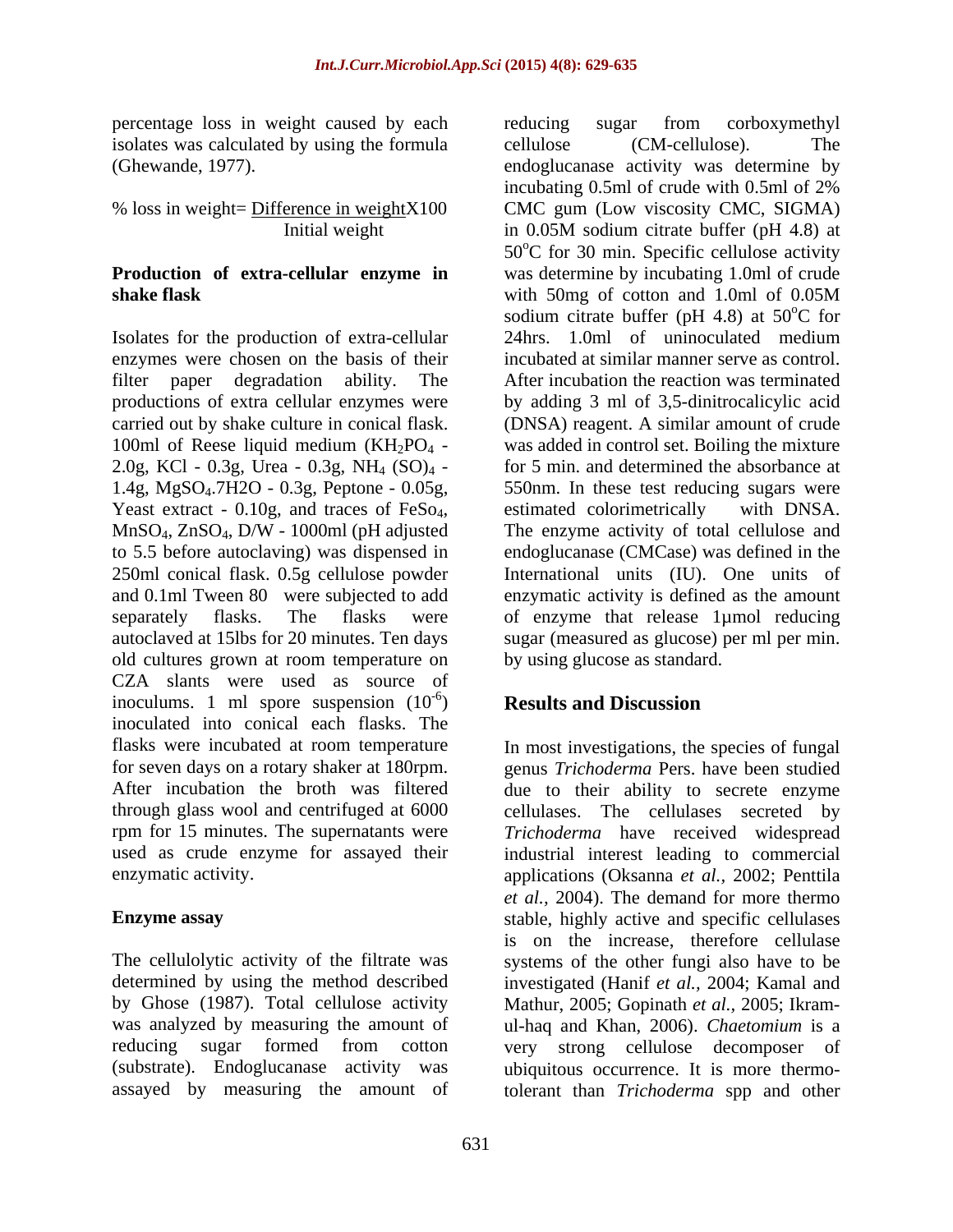commonly occurring cellulase degrading fungi. (BY-20) Chaetomium dolichotrichum

A total of 48 isolates were obtained from the (BY24) *C. funiculosum* 36.6%, (BY17) *C.*  ten samples collected from store room, *angustispirale* 35.01%, (BY26) *C. uniporum* Libraries and paper mills. Twelve different 34.66%, (BY-4) C. seminudum 34.25% and genera of fungi were encountered to (BY16) Chaetomium sp 33.33% in 28 days. association with cellulosic paper materials The minimum activity was observed in along with three non sporulating (sterile mycelia) forms. Among the identified species 13 belonged to *Chaetomium* Kunze, Table 1 revealed that progressive decline in 10 to *Aspergillus* Link, 6 to *Penicillium*  percentage of loss in weight in the Link, 3 to *Fusarium,* 2 *Syncephelestrum,* 2 subsequent weeks was probably related to a

The genus *Chaetomium* was found to be of weight loss of filter paper 8 superior associated with all specimens. All the cellulolytic isolates were selected for isolates of *Chaetomium* obtained were comparative study of Total cellulase and subjected to the experiment to determining their cellulose degrading ability in terms of loss in weight of filter paper. The species

with the greatest cellulolytic activity were (BY-20) *Chaetomium dolichotrichum* 39.87%, (BY 28) *C. globosum* 36.66%, 34.66%, (BY-4) *C. seminudum* 34.25% and (BY16) *Chaetomium* sp 33.33% in 28 days. isolate no BY-26b (18.75%) (Table 1).

*Rhizopus* and 3 *Cladosporium* etc. simultaneous decline in the available moisture content in the plates. On the basis CMCase enzyme activities.

| Table.<br>`ctivity in term<br>cellu'<br>ening of<br>; for their<br>⊺isolate<br>$S$ $C$ r $\rho$ <sub>r</sub><br>.olvtic_<br><b>NGLEF</b> |  |
|------------------------------------------------------------------------------------------------------------------------------------------|--|
| s in weight of filter paper<br>⌒▼                                                                                                        |  |

| <b>Isolate</b> | <b>Organisms</b>         |               | <b>Period of Incubation</b> |                                                  |                             |
|----------------|--------------------------|---------------|-----------------------------|--------------------------------------------------|-----------------------------|
| No.            |                          | 7-Days        | 14-Days                     | $21$ -Days                                       | $28$ -Days                  |
|                |                          | % loss in Wt. | $\%$ loss in Wt.            | % loss in Wt.                                    | $\frac{1}{2}$ % loss in Wt. |
| $BY-2$         | <u>c. cymbiforme</u>     | 10.55%        | 17.76%                      | 25%                                              | 29.25%                      |
| $BY-3$         | C. incomptum             | 8.18%         | 13.8%                       | 17.7%                                            | 20.75%                      |
| $BY-4$         | seminudum                | 11.75%        | 18.73%                      | 28.03%                                           | 34.25%                      |
| <b>BY-7</b>    | C. subspirale            | 12.6%         | 18.86%                      | 25.87%                                           | 32.58%                      |
| <b>BY-8</b>    | . cochliodes             | 11.36%        | 17.58%                      | 20.55%                                           | 26.36%                      |
| $BY-11$        | 7. trilaterale           | 7.68%         | 13.03%                      | 18.66%                                           | 21.05%                      |
| <b>BY-16</b>   | Chaetomium sp            | 13.68%        | 24.25%                      |                                                  | 33.33%                      |
| <b>BY-17</b>   | C. angustispirale        | 12.55%        | 25.0%                       | $\frac{29.71\%}{30.0\%}$                         | 35.01%                      |
| <b>BY-20</b>   | $\mid$ C. dolichotrichum | 12.54%        | 22.5%                       | $\frac{32.05\%}{30.0\%}$ $\frac{27.5\%}{13.9\%}$ | 39.87%                      |
|                | BY-24 C. funicolum       | 11.53%        | 15.83%                      |                                                  | 36.6%                       |
| BY-26          | $\mid$ C. uniporum       | 14.53%        | 25.91%                      |                                                  | 34.66%                      |
|                | BY-26b C. bostrychodes   | 7.86%         | 10.91%                      |                                                  | 18.75%                      |
| <b>BY-28</b>   | globosum                 | 15.0%         | 25.36%                      | 30.0%                                            | 36.66%                      |
| Control        | Control set              | 1.66% $(+)$   | 1.66% $(+)$                 | $1.66\%$ (+)                                     | $1.66\%$ (+)                |

Mean initial weight of filter paper 600mg +gain in weight 10 mg (1.66%) in control set.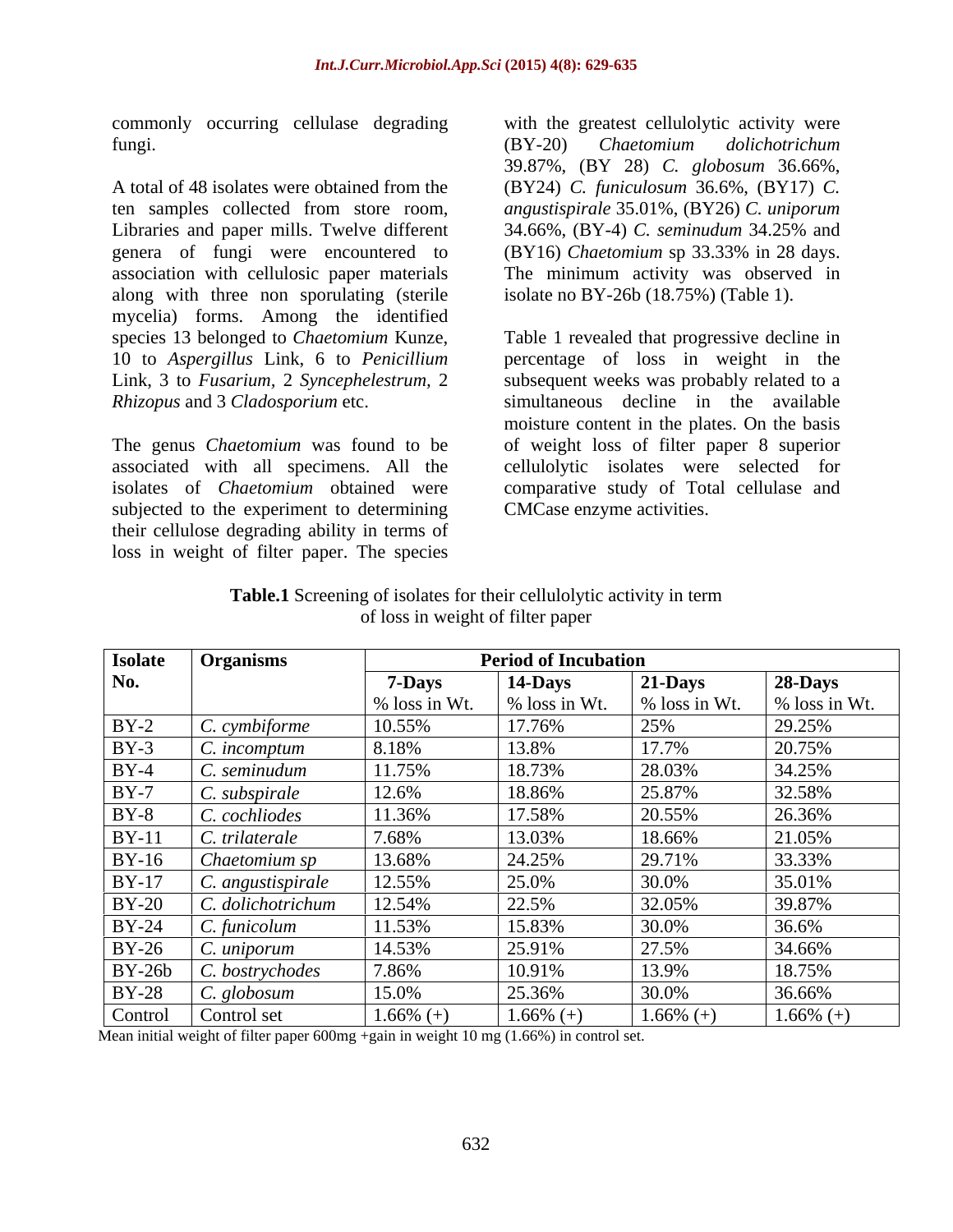The enzyme activities were measured in and isolate BY28 *Chaetomium globosum* terms of the production of reducing sugar end groups, which is taken to be indication enzymes during study. The isolate BY 17 of cleaves of cellulose molecules. Two Chaetomium angustispirale Sergeeva standard substrates were used for the produced significantly high amount of determination of cellulase activity in terms exoglucanase enzyme  $(5.1 \text{ U.m}^{-1} \text{.ml}^{-1})$  the of total cellulase i.e. Exoglucanase  $(C_1)$  and  $\qquad$  endoglucanse activity of the isolate less endoglucanase CMCase  $(Cx)$  contents recorded  $(1.0 U.mI<sup>-1</sup>.mI<sup>-1</sup>)$ . Isolate BY 16 (Ghose, 1987). Pure cotton was used as the *Chaetomium* sp. showed good activity both substrate to measure the total cellulase Cx and C1 enzyme  $(4.2 \& 1.8 \text{ U.m}^{-1} \text{.} \text{m}^{-1})$ . activity and reactive form of cellulose *Chaetomium uniporum* Aue & Muller (Carboxymethyl cellulose, CMC) was used as a substrate for determining endoglucanase endoglucanase activity  $(0.35 \text{ U.m}^{-1} \text{.} \text{m}^{-1})$ . activity. Significant differences in activity were detected for two enzymes (Fig.1). *Chaetomium subspirale* Chevers BY 7

The C<sub>1</sub> cellulase activity levels were lower than the CMCase (Cx) for all isolates. The BY-20, BY-24, BY-28, BY-16and BY-17 observation record revealed that the isolate showed a good filter paper degradation and BY-20 *Chaetomium dolichotrichum* Ames enzyme Cx, C1 activities within 7 days, not possessed maximum Cx and C1 enzyme all of them can be recommended as potential activity  $(7.5 \text{ and } 2.6 \text{ U.m}^{-1} \text{.ml}^{-1} \text{ glucose}).$ Isolate BY24 *Chaetomium funiculum* Cooke

 $\text{mI}^{-1}$  glucose). hyper cellulose producer. glucose). hyper cellulose producer. Kunze exhibited almost similar Cx and C1 *Chaetomium angustispirale* Sergeeva  $.ml^{-1})$  the ) the ). Isolate BY 16  $.ml^{-1}$ ). ). isolate BY 26 exhibited minimum  $.ml^{-1}$ ). ). *Chaetomium semidudum* Ames BY 4 and exhibited lower Cx & C1 enzyme activities. Among the selected isolates the Isolates no.



**Fig.1** Exocellular endoglucanase (Cx) and total cellulose (C1) activity of *Chaetomium* isolates after 7 days. Each bar represents the mean of three replicates of enzyme activity  $(U.ml^{-1}.min^{-1})$  $\min^{-1}$ )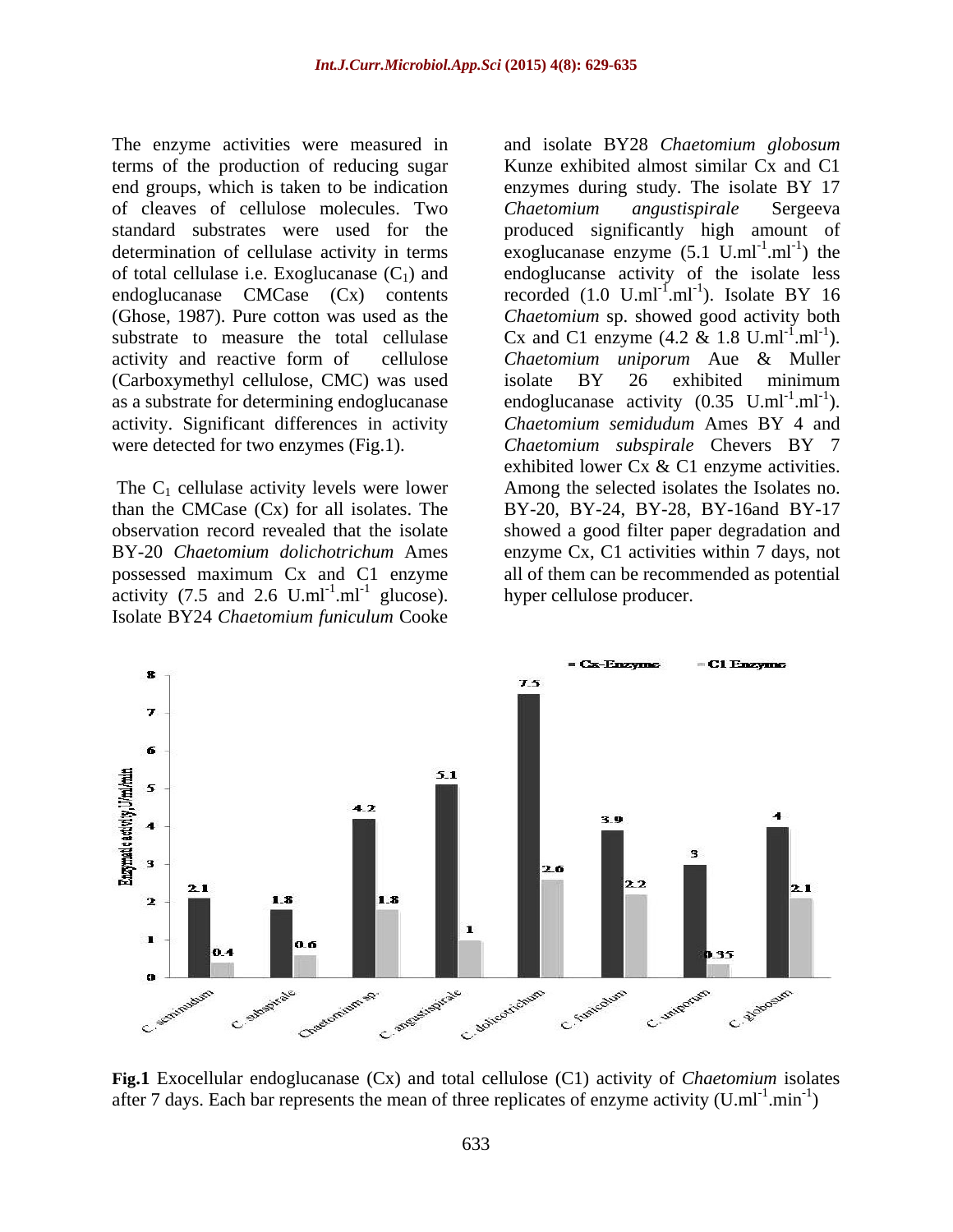The isolates which exhibited high Cavaco-Paulo, A.,Gubitz, G. 2003. Catalyst percentage of degradation of filter paper during screening of hyper cellulolytic isolates showed maximum activity during final selection on the basis of enzymes

Cellulose degradation is one of the essential and indispensable biochemical cycles occurring in nature. Huge amount of Fergus, C.L. 1969. The cellulolytic activity garbage gets deposited on the ground which of thermophilic fungi and contains high amount of cellulose. The soil Actinomycetes. *Mycologia*, 61(1): micro-organisms especially the fungi are  $120-129$ . performing the function of cellulose Ghewande, M.P. 1977. Decomposition of degradation. However, in the modern and cellulose and production of more civilized society the amount of garbage deposited has increased enormously for which the natural process of Ghose, T.K. 1987. Measurment of cellulose decomposition is not sufficient. The garbage activities. Pure & Apll. Chem., 59(2): disposal has reached alarming situation in semi-urban and urban areas. The Gopinath, S.C., Anbu, P., Hilda, A. 2005. involvement of high cellulose producers can help in solving the problem to some extent. profiles in fungi isolated from oil-rich A formulation of hyper cellulases producer fungi can be used for conversion of garbage into compost, which will benefit the organic Hanif, A., Yasmeen, A., Rajoka, M.I. 2004.

I am grateful to Principal Smt. CHM 319. College for encourage and facilities for Ikram-ul-Haq, M.M.J., Khan, T.S. 2006. An research. Authors are thankful to Agharkar Research Institute Pune, Fungal production of cellulolytic and Identification Service for confirmation and

- Ames, L.M. 1969. A monograph of the
- biological degradation of cellulose. *EFMS Microbial. Rev., 13: 25–58.*
- and processing. In: Cavaco- Paul A., Gubitz, G. (Eds), Textile processing with enzymes. Woodhead Publishing Ltd., England. Pp. 86, 119.
- activities. Ellis, M.B. 1971. Dematiaceous Ellis, M.B. 1971. Dematiaceous Hyphomycetes. Commonwealth Mycological Institute, Kew, England. Pp. 608.
	- of thermophilic fungi and Actinomycetes. *Mycologia*, 120–129.
	- cellulose and production of cellulolytic enzymes by pathogenic fungi. *J. Biol. Sci.*, 20(2): 69–73.
	- activities. *Pure & Apll. Chem.,* 59(2):  $257 - 268.$
	- Extra cellular enzymatic activity profiles in fungi isolated from oil-rich environments. *Mycoscience,* 46: 119 126.
- farming and restoration of soil fertility. Induction, production, respression, Acknowledgements **Acknowledgements** Synthesis in Aspergillus niger. and de-respession of exoglucanase synthesis in Aspergillus niger. *Bioresource Technol.,* 94(3): 311 319.
- identification of the *Chaetomium* isolates. consortium of *Aspergillus niger* MSK- **References** *Afr. J. Biotechnol.,* 5(8): 609–614. innovative approch for hyper production of cellulolytic and hemicellulolytic enzymes by 7 and *Trichoderma viride* MSK-10.
	- Ishikuro, E. 1993. Feed additives. In: Modern media, Vol. 46, Pp. 289–296.
- Chaetomiaceae. Pp. 1-30. **Kamal, L., Mathur, S.N. 2005. Cellulolytic** Beguim, P., Aubert, J.P. 1993. The activities of *Chaetomium globosum* on activities of *Chaetomium globosum* on different cellulosic substrates. *World J. Microbiol. Biotechnol.*, 5(1): 23–26.